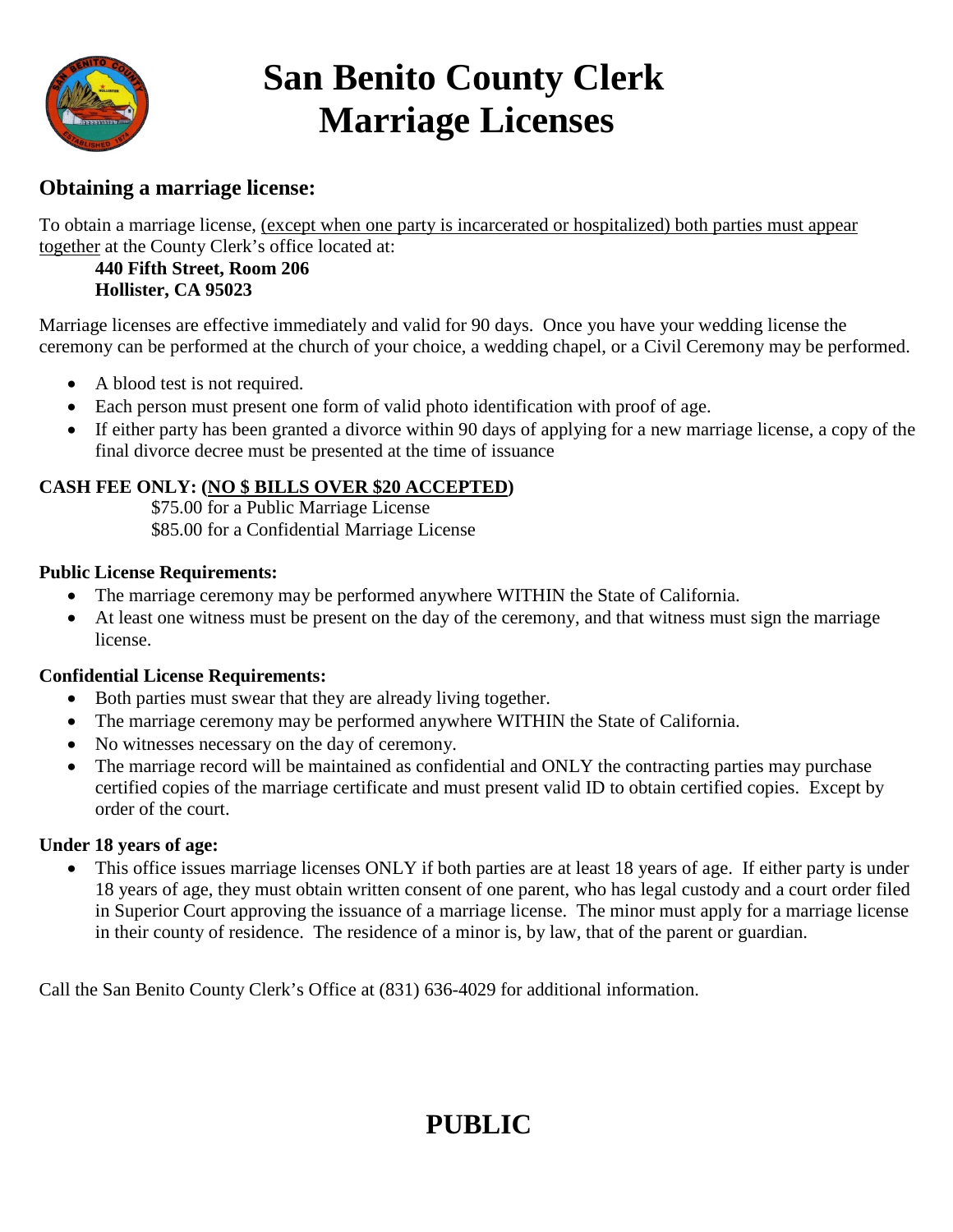#### **APPLICATION FOR PUBLIC MARRIAGE LICENSE**

|                                        |                                                     | 1A. FIRST NAME                                                                                                                         |                            |             |                            | 1B. MIDDLE                                             |  |                                                     |                                                                                                                                                                                                                                                                                                     |  |
|----------------------------------------|-----------------------------------------------------|----------------------------------------------------------------------------------------------------------------------------------------|----------------------------|-------------|----------------------------|--------------------------------------------------------|--|-----------------------------------------------------|-----------------------------------------------------------------------------------------------------------------------------------------------------------------------------------------------------------------------------------------------------------------------------------------------------|--|
|                                        |                                                     |                                                                                                                                        |                            |             |                            |                                                        |  |                                                     |                                                                                                                                                                                                                                                                                                     |  |
|                                        |                                                     | <b>1C. CURRENT LAST</b>                                                                                                                |                            |             |                            | 1D. LAST NAME AT BIRTH (IF DIFFERENT THAN 1C)          |  |                                                     |                                                                                                                                                                                                                                                                                                     |  |
|                                        | <b>D</b> Groom D Bride<br>FIRST PERSON DATA         |                                                                                                                                        |                            |             |                            |                                                        |  |                                                     |                                                                                                                                                                                                                                                                                                     |  |
|                                        |                                                     | 2. DATE OF BIRTH (MM/DD/CCYY)<br>3. STATE/COUNTRY OF BIRTH 4. #PREV. MARRIAGES/SRDP                                                    |                            |             |                            | 5A. LAST MARRIAGE/SRDP ENDED BY:                       |  |                                                     | 5B. DATE ENDED (MM/DD/CCYY)                                                                                                                                                                                                                                                                         |  |
|                                        |                                                     |                                                                                                                                        |                            |             |                            | <b>□ DEATH □ DISSO □ ANNULMENT □ TERM SRDP □ N/A I</b> |  |                                                     |                                                                                                                                                                                                                                                                                                     |  |
|                                        |                                                     | 6. ADDRESS                                                                                                                             |                            |             | 7. CITY                    |                                                        |  | 8. STATE/COUNTRY                                    | 9. ZIP CODE                                                                                                                                                                                                                                                                                         |  |
|                                        |                                                     |                                                                                                                                        |                            |             |                            |                                                        |  |                                                     |                                                                                                                                                                                                                                                                                                     |  |
|                                        |                                                     | 10A. FULL BIRTH NAME OF FATHER/PARENT                                                                                                  |                            |             |                            |                                                        |  | 10B. STATE OF BIRTH (IF OUTSIDE U.S. ENTER COUNTRY) |                                                                                                                                                                                                                                                                                                     |  |
|                                        |                                                     |                                                                                                                                        |                            |             |                            |                                                        |  |                                                     |                                                                                                                                                                                                                                                                                                     |  |
|                                        |                                                     | 11A. FULL BIRTH NAME OF MOTHER/PARENT                                                                                                  |                            |             |                            |                                                        |  | 11B. STATE OF BIRTH (IF OUTSIDE U.S. ENTER COUNTRY) |                                                                                                                                                                                                                                                                                                     |  |
|                                        |                                                     |                                                                                                                                        |                            |             |                            |                                                        |  |                                                     |                                                                                                                                                                                                                                                                                                     |  |
|                                        |                                                     | 12A. FIRST NAME                                                                                                                        |                            |             |                            | 12B. MIDDLE                                            |  |                                                     |                                                                                                                                                                                                                                                                                                     |  |
|                                        |                                                     |                                                                                                                                        |                            |             |                            |                                                        |  |                                                     |                                                                                                                                                                                                                                                                                                     |  |
|                                        |                                                     | 12C. CURRENT LAST                                                                                                                      |                            |             |                            |                                                        |  | 12D. LAST NAME AT BIRTH (IF DIFFERENT THAN 12C)     |                                                                                                                                                                                                                                                                                                     |  |
|                                        |                                                     |                                                                                                                                        |                            |             |                            |                                                        |  |                                                     |                                                                                                                                                                                                                                                                                                     |  |
|                                        |                                                     | 13. DATE OF BIRTH (MM/DD/CCYY)                                                                                                         | 14. STATE/COUNTRY OF BIRTH |             | 15. # PREV. MARRIAGES/SRDP |                                                        |  | 16A. LAST MARRIAGE/SRDP ENDED BY:                   | 16B. DATE ENDED (MM/DD/CCYY)                                                                                                                                                                                                                                                                        |  |
|                                        |                                                     |                                                                                                                                        |                            |             |                            | <b>□ DEATH □ DISSO □ ANNULMENT □ TERM SRDP □ N/A I</b> |  |                                                     |                                                                                                                                                                                                                                                                                                     |  |
|                                        |                                                     | 17. ADDRESS                                                                                                                            |                            |             | 18. CITY                   |                                                        |  | 19. STATE/COUNTRY                                   | 20. ZIP CODE                                                                                                                                                                                                                                                                                        |  |
|                                        | <b>D</b> Groom <b>D</b> Bride<br>SECOND PERSON DATA |                                                                                                                                        |                            |             |                            |                                                        |  |                                                     |                                                                                                                                                                                                                                                                                                     |  |
|                                        |                                                     | 21A. FULL BIRTH NAME OF FATHER/PARENT                                                                                                  |                            |             |                            | 21B. STATE OF BIRTH (IF OUTSIDE U.S. ENTER COUNTRY)    |  |                                                     |                                                                                                                                                                                                                                                                                                     |  |
|                                        |                                                     |                                                                                                                                        |                            |             |                            |                                                        |  |                                                     |                                                                                                                                                                                                                                                                                                     |  |
|                                        |                                                     | 22A. FULL BIRTH NAME OF MOTHER/PARENT                                                                                                  |                            |             |                            |                                                        |  | 22B. STATE OF BIRTH (IF OUTSIDE U.S. ENTER COUNTRY) |                                                                                                                                                                                                                                                                                                     |  |
|                                        |                                                     |                                                                                                                                        |                            |             |                            |                                                        |  |                                                     |                                                                                                                                                                                                                                                                                                     |  |
|                                        |                                                     |                                                                                                                                        |                            |             |                            |                                                        |  |                                                     | WE, THE UNDERSIGNED DECLARE UNDER PENALTY OF PERJURY UNDER THE LAWS OF THE STATE OF CALIFORNIA THAT WE ARE UNMARRIED AND THAT THE FOREGOING                                                                                                                                                         |  |
|                                        | AFFIDAVIT                                           |                                                                                                                                        |                            |             |                            |                                                        |  |                                                     | INFORMATION IS TRUE AND CORRECT TO THE BEST OF OUR KNOWLEDGE AND BELIEF. WE FURTHER DECLARE THAT NO LEGAL OBJECTION TO THE MARRIAGE NOR TO THE<br>SSUANCE OF A LICENSE IS KNOWN TO US. WE ACKNOWLEDGE RECEIPT OF THE INFORMATION REQUIRED BY FAMILY CODE SECTION 358 AND HEREBY APPLY FOR A LICENSE |  |
|                                        |                                                     | AND CERTIFICATE OF MARRIAGE.<br>23. SIGNATURE OF PERSON LISTED IN FIELDS 1A-1D                                                         |                            |             |                            | 24. SIGNATURE OF PERSON LISTED IN FIELDS 12A-12D       |  |                                                     |                                                                                                                                                                                                                                                                                                     |  |
|                                        |                                                     |                                                                                                                                        |                            |             |                            |                                                        |  |                                                     |                                                                                                                                                                                                                                                                                                     |  |
|                                        |                                                     | ▶<br>THIS FIELD RESERVED FOR USE BY COUNTY CLERK STAFF:                                                                                |                            |             | $\ddot{\phantom{1}}$       |                                                        |  |                                                     |                                                                                                                                                                                                                                                                                                     |  |
|                                        |                                                     | ISSUE DATE (MM/DD/CCYY)<br>MARRIAGE LICENSE NUMBER                                                                                     |                            |             |                            |                                                        |  |                                                     |                                                                                                                                                                                                                                                                                                     |  |
|                                        |                                                     |                                                                                                                                        |                            |             |                            | BY ▶                                                   |  |                                                     |                                                                                                                                                                                                                                                                                                     |  |
|                                        |                                                     | NEW MIDDLE AND LAST NAME OF PERSON LISTED IN 1A-1D (IF ANY) FOR USE UPON SOLEMNIZATION OF THE MARRIAGE (SEE REVERSE FOR INFORMATION)   |                            |             |                            |                                                        |  |                                                     |                                                                                                                                                                                                                                                                                                     |  |
|                                        |                                                     | 30A. FIRST - MUST BE SAME AS 1A                                                                                                        |                            | 30B. MIDDLE |                            |                                                        |  | 30C. LAST                                           |                                                                                                                                                                                                                                                                                                     |  |
| SE E                                   | <b>NAMES</b><br>ANY)<br>Ŵ                           |                                                                                                                                        |                            |             |                            |                                                        |  |                                                     |                                                                                                                                                                                                                                                                                                     |  |
|                                        | œ<br>NEW                                            | NEW MIDDLE AND LAST NAME OF PERSON LISTED IN 12A-12D (IF ANY) FOR USE UPON SOLEMNIZATION OF THE MARRIAGE (SEE REVERSE FOR INFORMATION) |                            |             |                            |                                                        |  |                                                     |                                                                                                                                                                                                                                                                                                     |  |
| <b>INFORMATION ON<br/>REVERSE SIDE</b> |                                                     | 31A. FIRST - MUST BE SAME AS 12A                                                                                                       |                            | 31B. MIDDLE |                            |                                                        |  | 31C. LAST                                           |                                                                                                                                                                                                                                                                                                     |  |
|                                        |                                                     |                                                                                                                                        |                            |             |                            |                                                        |  |                                                     |                                                                                                                                                                                                                                                                                                     |  |

|                                                                                                                       | DO NOT WRITE IN THIS BOX - FOR OFFICIAL USE ONLY |
|-----------------------------------------------------------------------------------------------------------------------|--------------------------------------------------|
| LICENSE/I.D.                                                                                                          | LICENSE/I.D.                                     |
|                                                                                                                       |                                                  |
| <b>NAME:</b>                                                                                                          | <b>NAME:</b>                                     |
|                                                                                                                       |                                                  |
| <b>ISSUE DATE:</b>                                                                                                    | <b>ISSUE DATE:</b>                               |
| <u> 1989 - Johann Harry Harry Harry Harry Harry Harry Harry Harry Harry Harry Harry Harry Harry Harry Harry Harry</u> |                                                  |
| EXPIRATION DATE: _________________________________                                                                    |                                                  |
| TELEPHONE NO.:                                                                                                        | TELEPHONE NO.:                                   |
| <u> 1980 - Johann Barn, mars eta bainar eta baina eta baina eta baina eta baina eta baina eta baina eta baina e</u>   | <u> 1980 - Jan Samuel Barbara, margaret e</u>    |
|                                                                                                                       |                                                  |

To ensure that the correct marriage license is issued to you, please provide the information requested below:

The person performing this marriage ceremony is (check one):

Clergy person (minister, priest, rabbi, etc.)

\_\_ Judge

\_\_ Commissioner or Deputy commissioner of civil marriages

Other (specify) \_



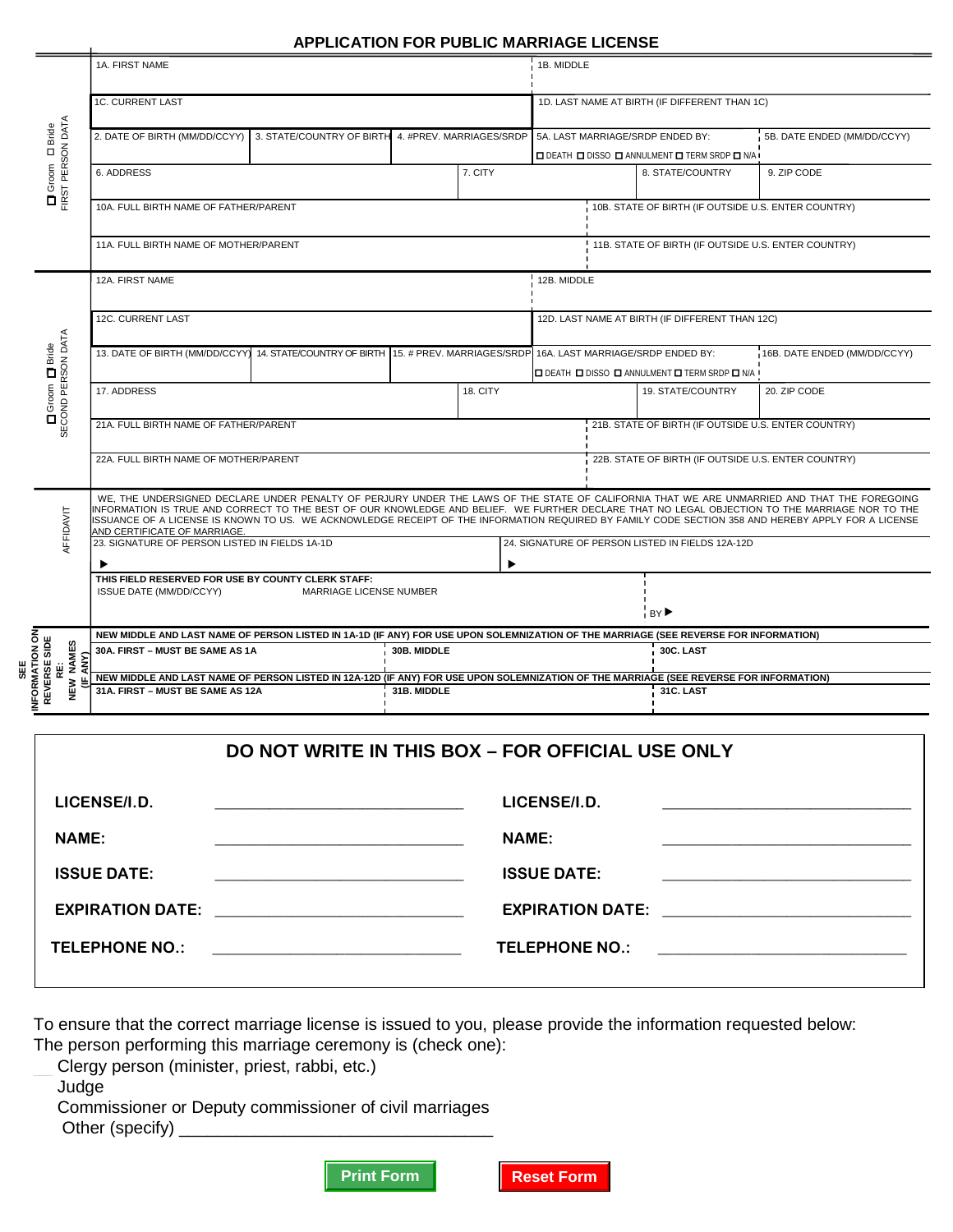- With this application, you are applying for a public marriage license issued pursuant to Family Code Section 359.
- ♦ When you sign this application, you are stating under penalty of perjury that you are 18 years of age or over, unmarried, the information you have provided is true and correct and that there is no legal objection to the marriage**.**
- ♦ **You have reviewed the information on the reverse side of this application pertaining to the New Names (If Any) fields, and understand the information in the new name fields 30A thru 31C cannot be changed or amended after the license is issued by this office.**
- ♦ You may be married anywhere in California in the presence of at least one witness, and your marriage must be solemnized by a person authorized to perform marriages in California as provided for in Family Code Sections 400-401.
- ♦ Marriage licenses are valid for 90 days from the date of issuance. You must be married on or after the issuance date, and on or before the expiration date of the license. Licenses not used within this timeframe are void.
- ♦ No refunds are given for marriage licenses purchased in error.
- The cost of this application for a public marriage license is : **\$75.00 CASH ONLY**

#### **INFORMATION REGARDING THE NAME EQUALITY ACT OF 2007**

One or both parties to a marriage may elect to change the middle or last names by which that party wishes to be known after they are married by entering the new name in fields 30A thru 31C, as applicable, on the marriage license application *at the time they are applying for the marriage license*. The parties may choose any of the following *middle or last names* as the name they wish to be known as after marriage [FC § 306.5(b)(2)]:

- ♦ Current last name of the other spouse
- ♦ Last name of either spouse given at birth
- ♦ A name combining into a *single last name* all or a segment of the current last name or last name of either spouse given at birth
- ♦ A hyphenated combination of last names

**NOTE:** You may *not* change your *first name* using this process. **IMPORTANT: You** *may not* **amend the marriage license** *after it has been issued* **to add or change the name you wish to be known as after you are married. The name you indicate on the marriage license application will be your name on the marriage license/certificate and cannot be changed by the County Clerk.**

**You are not required to change your name, nor are parties required to have the same name.**

**If one or both parties do not wish to identify a new name on the marriage license, fields 30A thru 31C, as applicable, on the marriage license will be completed with two single dashes. You may not change the information on the marriage license after it has been issued by the County Clerk.**

The marriage certificate is used by multiple local, state, federal and private agencies, each of which have different rules and/or regulations regarding what documents are acceptable to change your name on their records following marriage. It is recommended that you contact these agencies to verify their requirements *prior to applying for your marriage license.*

It is unlawful for our employees to answer questions of a legal nature. County Clerk staff cannot advise you how to complete the marriage license application as it relates to your entry of a new name or retention of your former name on the marriage license application. For your protection, if you have *any* questions regarding whether you should or should not list your new name on the marriage license application, and/or how the Name Equality Act of 2007 may affect you, please consult an attorney *prior to applying for your marriage license.*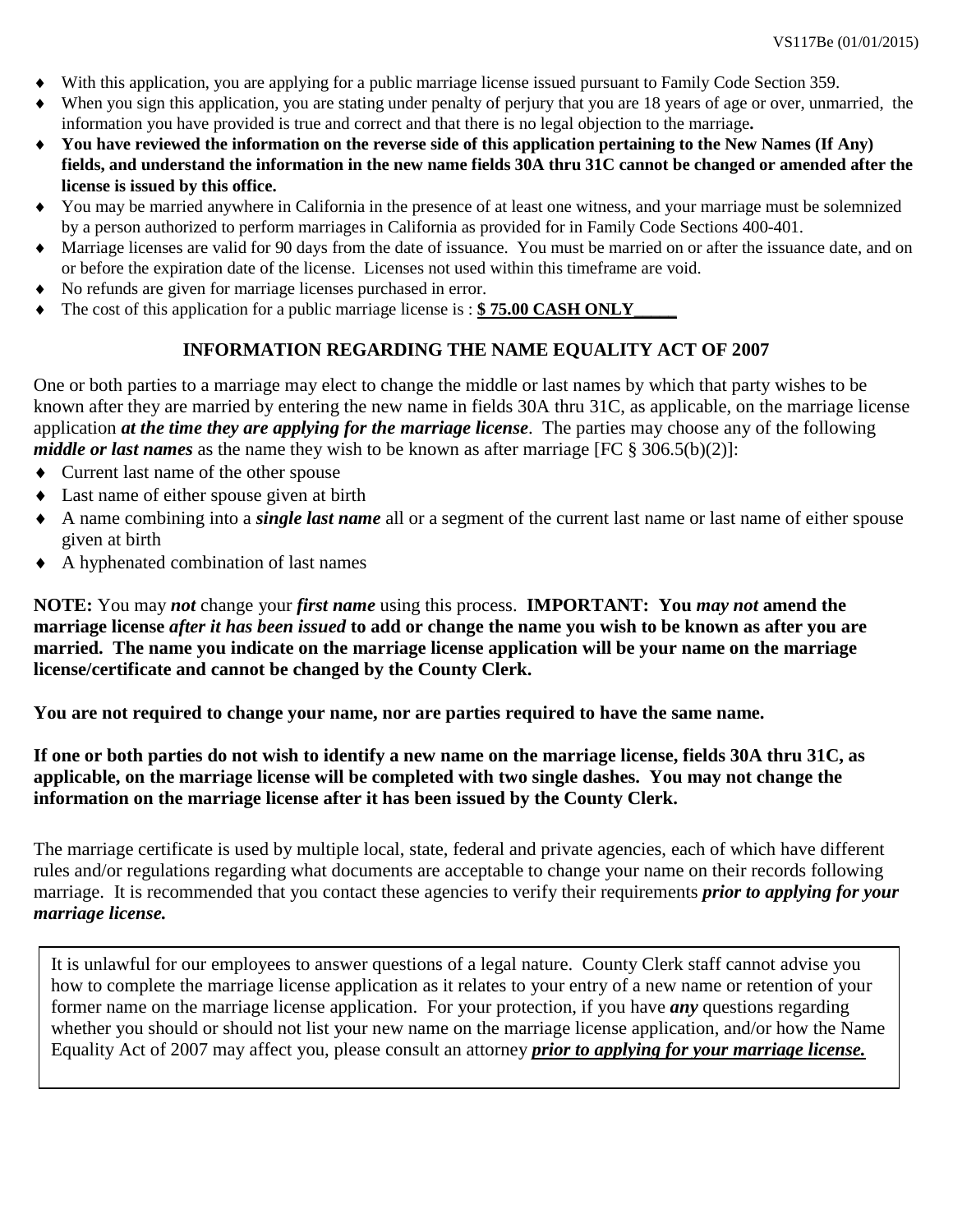#### **IMPORTANT NOTICE TO COUPLES GETTING MARRIED**

- 1. The marriage license is a license or permit to get married and you are not married until the marriage is solemnized (ceremony is performed). *Due to budget and space limitations, this office does NOT perform marriage ceremonies on premises.*
- 2. You must present your marriage license to a clergyman or judge to marry you. Persons authorized to solemnize: any judge or retired judge, commissioner of civil marriages or retired commissioner of civil marriages, justice court judge in this state, by any judge or magistrate of the U.S. or by any priest, minister, pastor or rabbi of any religious denomination of the age of 18 or over. A marriage may also be solemnized by a judge or magistrate who has resigned from office.
- 3. The marriage license is only valid for 90 (ninety) days from the date of issuance.
- 4. If you purchased a *public license*, you must make sure you have at least one witness present during the ceremony and that he/she signs in the corresponding section of your license.
- 5. **TO THE PERSON SOLEMNIZING THE MARRIAGE:** In the section where you write the date of the marriage; please be sure to write only numerical format. Do not write the full month name. In the section where it asks for city and county, please be sure to write city and county, not city and state. i.e.: If the ceremony was performed in Hollister, San Benito County, the license should state:

Hollister San Benito City/Town County

Also, be sure to state your religious denomination and not the name of the church or establishment where ceremony was performed. Under section requesting official title, please make sure to state your title in accordance to persons authorized to solemnize. (See #2)

- 6. A duplicate license will be required if there are any alterations, erasures, or strikeovers on the documents or if there is use of any correction fluids. A fee of \$20.00 will be charged for a duplicate.
- 7. The original marriage license must be returned within ten (10) days after the ceremony.

Please mail to: San Benito County Clerk. Attention: Department of Vital Records 440 Fifth Street, Room #206 Hollister, CA 95023

8. Certified copies of your marriage license are available 1-2 (one to two) weeks after the completed license is returned to the county for filing. The fee is \$15.00 per copy. (**YOU MUST PURCHASE A CERTIFIED COPY OF YOUR MARRIAGE LICENSE IF YOU DESIRE ONE, YOU WILL NOT AUTOMATICALLY RECEIVE COPY SEE FEE ABOVE).**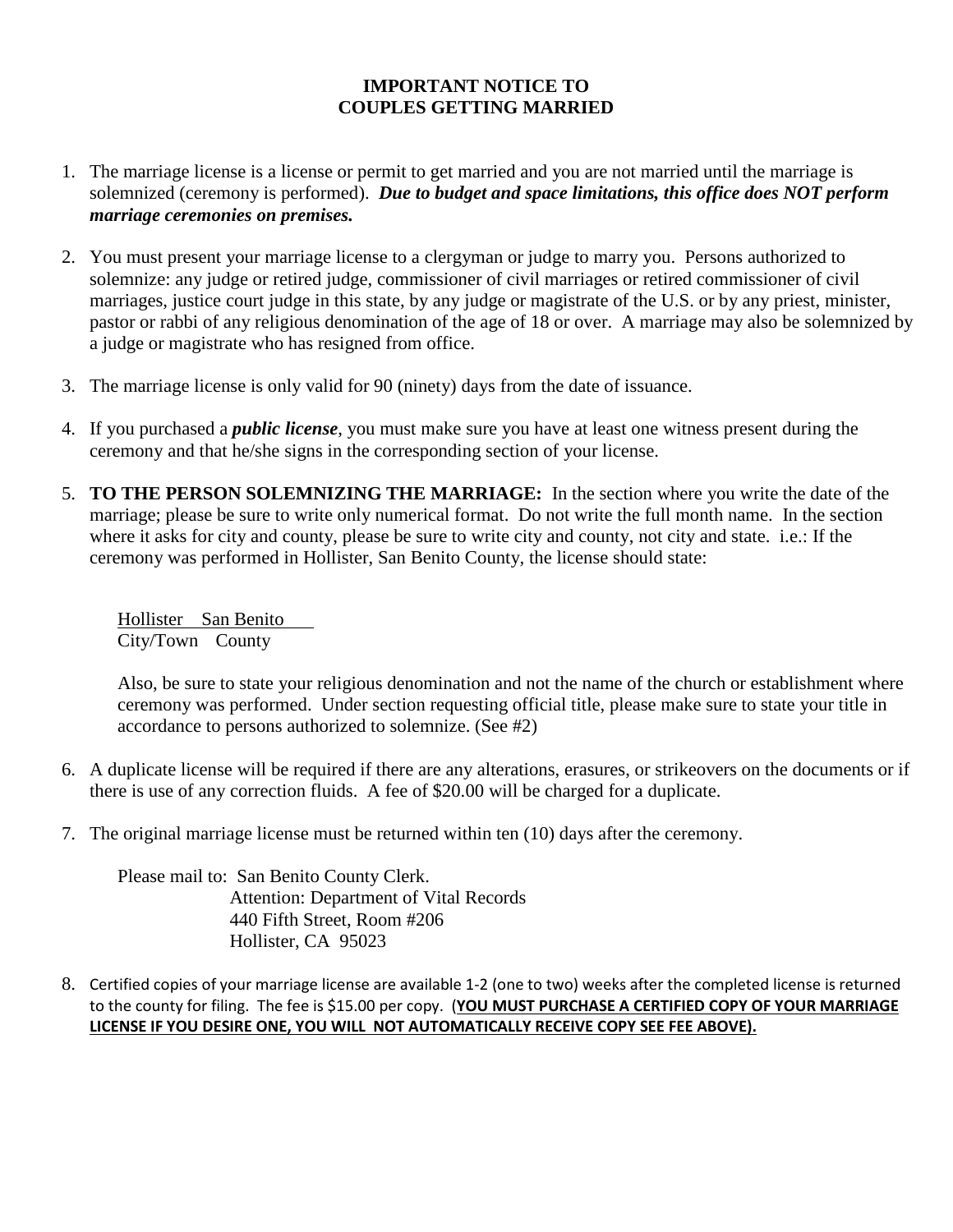9. TO ORDER CERTIFIED COPIES: If you purchased a public marriage license, you or anyone authorized may come in and purchase a copy for you or you may send the request form provided to you when you purchased your license along with a self-addressed stamped envelope to the San Benito County Clerk. If you have lost the form, simply send a notarized note stating your request and be sure to include the names of both parties (if female, state maiden name) and date of marriage, along with a self-addressed stamped envelope.

If you purchased a confidential marriage license, only the parties to the marriage may come in and purchase a copy upon presentation of a picture identification or you may send the request form signed and notarized, provided to you when you purchased your marriage license along with a copy of your driver's license, and a self-addressed stamped envelope to the address above.

#### **Your license will be rejected if it has:**

- Corrections
- White-outs
- Strikeovers

#### **Please note:**

- This is a license or permit to get married and you are not married until a marriage ceremony is performed.
- You must present this license to the person who is to perform the marriage ceremony.
- This license is valid for ninety (90) days and is void if not used before the expiration date stated on the license.
- Certified copies of license must be requested and paid for; they will not be sent automatically.

If you have any questions concerning the Social Security Administration, please call 1-877-452-4198.

SORRY, we do not carry their applications and they no longer come to the Hollister area.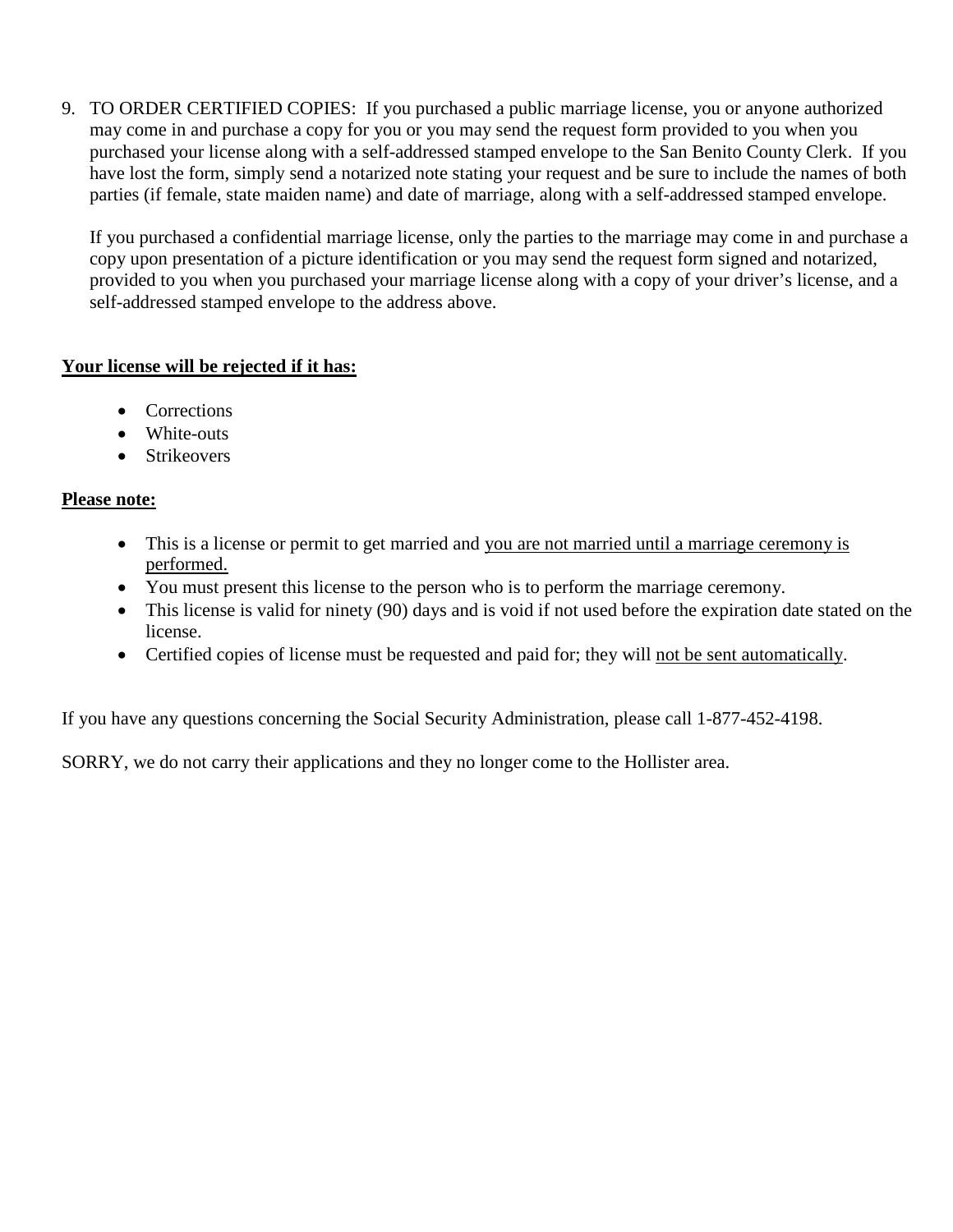#### **APPLICATION FOR CERTIFIED COPY OF A MARRIAGE CERTIFICATE**

Effective January 1, 2010, California State Law, Health and Safety Code Section 103526, permits only authorized persons as defined below to receive certified copies of marriage records.

**Note:** If the marriage license was not issued in San Benito County, then the San Benito County Clerk/Recorder will not have the marriage certificate. Please order the marriage certificate from the Recorder or County Clerk of the county where the license was issued.

**Fees: \$15 per copy (payable to San Benito County Clerk).** If no record of the marriage is found, the \$15 fee will be retained for searching the record (Health & Safety Code Section 103650) and a Certificate of No Record will be issued to the applicant. Copies may be obtained in person or by mail at:

#### **San Benito County Clerk/Recorder, 440 Fifth Street, Rm. #206, Hollister, CA 95023**

| Please indicate the type of certified copy you are requesting:                                                                                                                                                                                                                                                                                                                                                                                                                 |                                                                                                                                                                                                                                                                                                                                                                                                                                                                          |
|--------------------------------------------------------------------------------------------------------------------------------------------------------------------------------------------------------------------------------------------------------------------------------------------------------------------------------------------------------------------------------------------------------------------------------------------------------------------------------|--------------------------------------------------------------------------------------------------------------------------------------------------------------------------------------------------------------------------------------------------------------------------------------------------------------------------------------------------------------------------------------------------------------------------------------------------------------------------|
| Non-confidential (public) marriage certificate:<br>To receive a <b>Certified Copy</b> I am:                                                                                                                                                                                                                                                                                                                                                                                    | Confidential marriage certificate:                                                                                                                                                                                                                                                                                                                                                                                                                                       |
| The registrant (one of the parties to the marriage)<br>A parent, legal guardian, child, grandparent, grandchild,<br>sibling, spouse, or domestic partner of the registrant<br>A party entitled to receive the record as a result of a court order<br>(include a certified copy of the court order with this request)<br>A member of a law enforcement agency or a representative of<br>another governmental agency, as provided by law, who is<br>conducting official business | To receive a <b>Certified Copy</b> I am:<br>One of the parties to the confidential marriage<br>A party entitled to receive the record as a result of a<br>court order (include a certified copy of the court order<br>with this request)<br>Those who are not authorized by law to receive a certified copy<br>of a confidential marriage record will receive a letter confirming<br>the existence of a confidential marriage pursuant to Family<br>Code Section 511(c). |
| An attorney representing the registrant or the registrant's<br>estate, or any person or agency empowered by statute or<br>appointed by a court to act on behalf of the registrant or the<br>registrant's estate (if by power of attorney, include a copy of the<br>power of attorney with this request)                                                                                                                                                                        | <b>For Office Use Only:</b><br>Type of ID presented:                                                                                                                                                                                                                                                                                                                                                                                                                     |
| Those who are not authorized by law to receive a certified copy of a non-<br>confidential (public) marriage record will receive a certified copy marked<br>"INFORMATIONAL, NOT A VALID DOCUMENT TO ESTABLISH<br><b>IDENTITY"</b>                                                                                                                                                                                                                                               | ID #: $\qquad \qquad$<br>Issued: Expires:                                                                                                                                                                                                                                                                                                                                                                                                                                |

DO NOT complete the rest of this form before reading the detailed instructions on Page 3.

### *APPLICANT INFORMATION (PLEASE PRINT OR TYPE)*

| Printed Name and Signature of Person Completing Application         |             |               | Today's Date                                |                    | Telephone Number – Area Code First |
|---------------------------------------------------------------------|-------------|---------------|---------------------------------------------|--------------------|------------------------------------|
| Address - Number, Street                                            |             | City          |                                             | <b>State</b>       | ZIP Code                           |
| Name of Person Receiving Copies, if Different From Above            |             | No. of Copies | Amount Enclosed                             | Purpose of Request |                                    |
| Mailing Address for Copies, If Different From Above                 |             | City          |                                             | State              | ZIP Code                           |
| <b>NAMES OF BOTH PARTIES TO THE MARRIAGE (PLEASE PRINT OR TYPE)</b> |             |               |                                             |                    |                                    |
| <b>First Name</b>                                                   | Middle Name |               | Last Name as listed on marriage certificate |                    |                                    |

| <b>First Name</b>                   | Middle Name                     | Last Name as listed on marriage certificate |
|-------------------------------------|---------------------------------|---------------------------------------------|
| Date of Marriage - Month, Day, Year | County Where License was Issued | County of Marriage                          |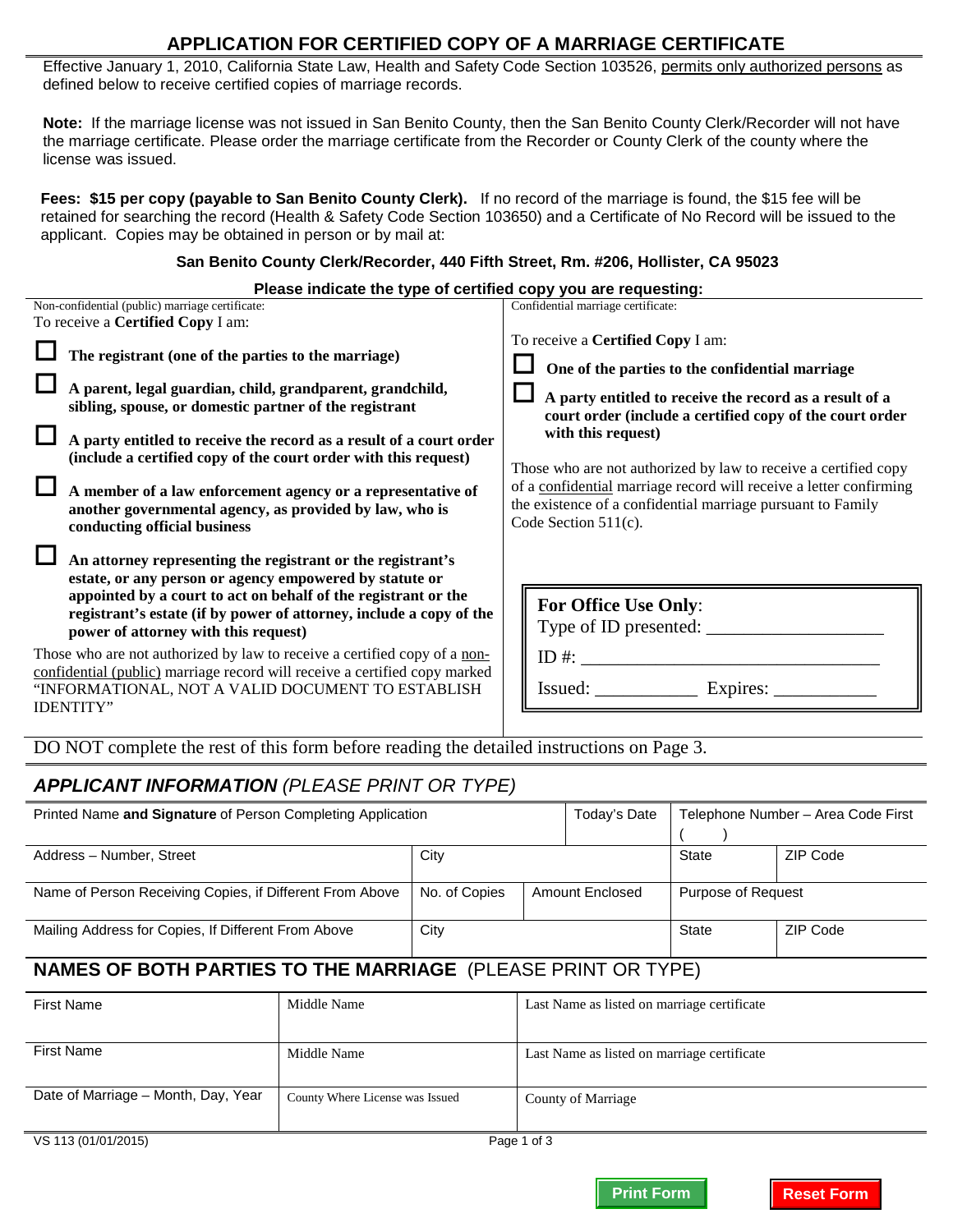## **SWORN STATEMENT**

I, \_\_\_\_\_\_\_\_\_\_\_\_\_\_\_\_\_\_\_\_\_\_\_\_\_\_\_\_\_\_\_\_\_, declare under penalty of perjury under the laws of the State of California, (Applicant's Printed Name)

that I am an authorized person, as defined in California Health and Safety Code Section 103526 (c), and am eligible to receive a certified copy of the marriage certificate of the following individual(s):

| Name of Person Listed on the Marriage Certificate                                                                                                                                                                                                                                                                                                                                                                                                                                                              |                                      |                                    | Applicant's Relationship to the Person Listed on the Marriage<br>Certificate (must be relationship listed on page 1 of application) |
|----------------------------------------------------------------------------------------------------------------------------------------------------------------------------------------------------------------------------------------------------------------------------------------------------------------------------------------------------------------------------------------------------------------------------------------------------------------------------------------------------------------|--------------------------------------|------------------------------------|-------------------------------------------------------------------------------------------------------------------------------------|
|                                                                                                                                                                                                                                                                                                                                                                                                                                                                                                                |                                      |                                    |                                                                                                                                     |
|                                                                                                                                                                                                                                                                                                                                                                                                                                                                                                                |                                      |                                    |                                                                                                                                     |
|                                                                                                                                                                                                                                                                                                                                                                                                                                                                                                                |                                      |                                    |                                                                                                                                     |
|                                                                                                                                                                                                                                                                                                                                                                                                                                                                                                                |                                      |                                    |                                                                                                                                     |
|                                                                                                                                                                                                                                                                                                                                                                                                                                                                                                                |                                      |                                    |                                                                                                                                     |
| (The remaining information must be completed in the presence of a Notary Public or County Clerk staff.)                                                                                                                                                                                                                                                                                                                                                                                                        |                                      |                                    |                                                                                                                                     |
|                                                                                                                                                                                                                                                                                                                                                                                                                                                                                                                |                                      |                                    |                                                                                                                                     |
| Subscribed to this $\frac{1}{(Day)}$ day of $\frac{1}{(Month)}$ , 20, at $\frac{1}{(City)}$ , $\frac{1}{(City)}$                                                                                                                                                                                                                                                                                                                                                                                               |                                      |                                    |                                                                                                                                     |
|                                                                                                                                                                                                                                                                                                                                                                                                                                                                                                                |                                      |                                    | $\overline{\text{(State)}}$                                                                                                         |
|                                                                                                                                                                                                                                                                                                                                                                                                                                                                                                                |                                      |                                    |                                                                                                                                     |
|                                                                                                                                                                                                                                                                                                                                                                                                                                                                                                                |                                      | (Applicant's Signature)            |                                                                                                                                     |
|                                                                                                                                                                                                                                                                                                                                                                                                                                                                                                                |                                      |                                    |                                                                                                                                     |
| Note: If submitting your order by mail, you must have your signature on the Sworn Statement notarized using the Certificate of Acknowledgment below.<br>The Certificate of Acknowledgment must be completed by a Notary Public. (Law enforcement and local and state governmental agencies are exempt                                                                                                                                                                                                          |                                      |                                    |                                                                                                                                     |
| from the notary requirement.)                                                                                                                                                                                                                                                                                                                                                                                                                                                                                  |                                      |                                    |                                                                                                                                     |
|                                                                                                                                                                                                                                                                                                                                                                                                                                                                                                                |                                      |                                    |                                                                                                                                     |
|                                                                                                                                                                                                                                                                                                                                                                                                                                                                                                                |                                      |                                    |                                                                                                                                     |
|                                                                                                                                                                                                                                                                                                                                                                                                                                                                                                                | <b>CERTIFICATE OF ACKNOWLEDGMENT</b> |                                    |                                                                                                                                     |
|                                                                                                                                                                                                                                                                                                                                                                                                                                                                                                                |                                      |                                    |                                                                                                                                     |
| A notary public or other officer completing this certificate verifies only the identity of the individual who signed the                                                                                                                                                                                                                                                                                                                                                                                       |                                      |                                    |                                                                                                                                     |
| document to which this certificate is attached, and not the truthfulness, accuracy, or validity of that document.                                                                                                                                                                                                                                                                                                                                                                                              |                                      |                                    |                                                                                                                                     |
|                                                                                                                                                                                                                                                                                                                                                                                                                                                                                                                |                                      |                                    |                                                                                                                                     |
|                                                                                                                                                                                                                                                                                                                                                                                                                                                                                                                |                                      |                                    |                                                                                                                                     |
| ົ) ss                                                                                                                                                                                                                                                                                                                                                                                                                                                                                                          |                                      |                                    |                                                                                                                                     |
|                                                                                                                                                                                                                                                                                                                                                                                                                                                                                                                |                                      |                                    |                                                                                                                                     |
|                                                                                                                                                                                                                                                                                                                                                                                                                                                                                                                |                                      |                                    |                                                                                                                                     |
| County of __________________<br>On ________________, before me, ______________________(Insert your name and title)                                                                                                                                                                                                                                                                                                                                                                                             |                                      |                                    |                                                                                                                                     |
|                                                                                                                                                                                                                                                                                                                                                                                                                                                                                                                |                                      |                                    |                                                                                                                                     |
|                                                                                                                                                                                                                                                                                                                                                                                                                                                                                                                |                                      |                                    |                                                                                                                                     |
|                                                                                                                                                                                                                                                                                                                                                                                                                                                                                                                |                                      |                                    |                                                                                                                                     |
|                                                                                                                                                                                                                                                                                                                                                                                                                                                                                                                |                                      |                                    |                                                                                                                                     |
|                                                                                                                                                                                                                                                                                                                                                                                                                                                                                                                |                                      |                                    |                                                                                                                                     |
| basis of satisfactory evidence to be the person(s) whose name is/are subscribed to the within instrument and acknowledged to me<br>that he/she/they executed the same in his/her/their authorized capacity(ies), and that by his/her/their signature(s) on the instrument<br>the person(s), or the entity upon behalf of which the person(s) acted, executed the instrument.<br>I certify under PENALTY OF PERJURY under the laws of the State of California that the foregoing paragraph is true and correct. |                                      |                                    |                                                                                                                                     |
|                                                                                                                                                                                                                                                                                                                                                                                                                                                                                                                |                                      | WITNESS my hand and official seal. |                                                                                                                                     |

NOTARY SIGNATURE

\_\_\_\_\_\_\_\_\_\_\_\_\_\_\_\_\_\_\_\_\_\_\_\_\_\_\_\_\_\_\_\_\_\_\_\_\_\_\_\_\_\_\_\_\_\_\_\_\_\_\_\_\_\_\_

Page 2 of 3